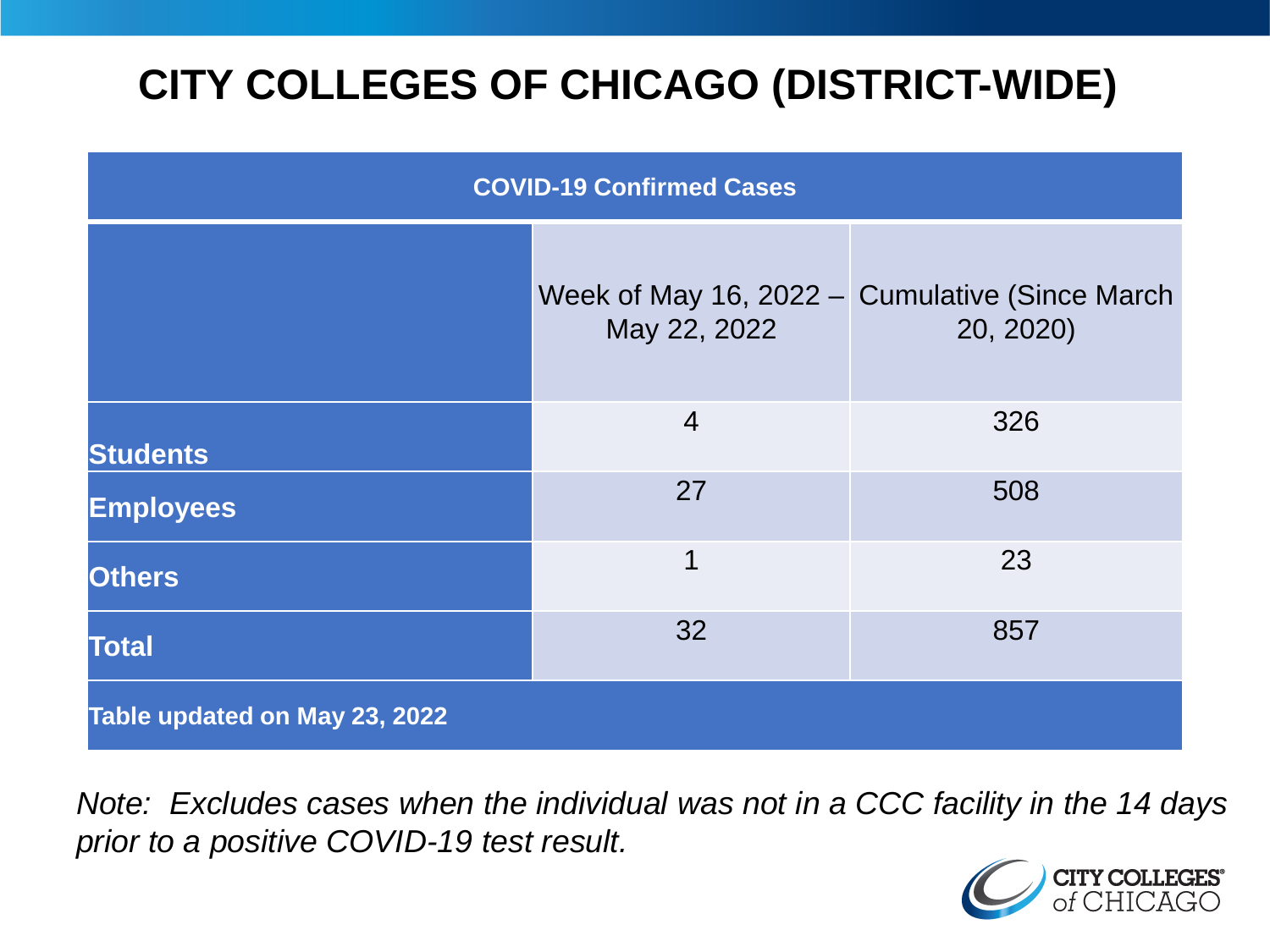### **DALEY COLLEGE**

| <b>COVID-19 Confirmed Cases</b> |                |                                                             |
|---------------------------------|----------------|-------------------------------------------------------------|
|                                 | May 22, 2022   | Week of May 16, 2022 – Cumulative (Since March<br>20, 2020) |
| <b>Students</b>                 | $\overline{0}$ | 30                                                          |
| <b>Employees</b>                | 1              | 51                                                          |
| <b>Others</b>                   | 1              | $\overline{4}$                                              |
| <b>Total</b>                    | $\overline{2}$ | 85                                                          |
| Table updated on May 23, 2022   |                |                                                             |

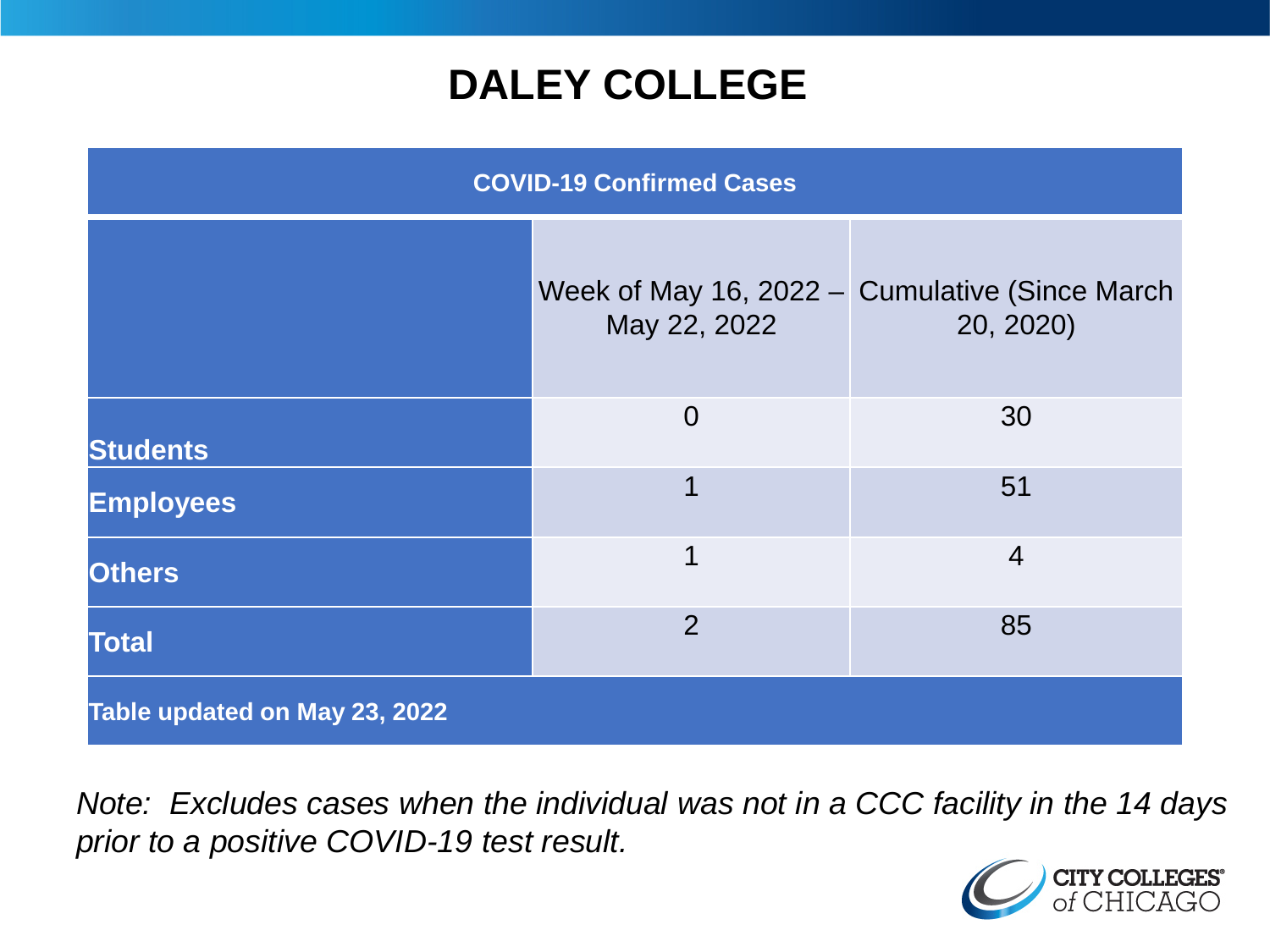### **HAROLD WASHINGTON COLLEGE**

| <b>COVID-19 Confirmed Cases</b> |                |                                                             |
|---------------------------------|----------------|-------------------------------------------------------------|
|                                 | May 22, 2022   | Week of May 16, 2022 – Cumulative (Since March<br>20, 2020) |
| <b>Students</b>                 | 1              | 54                                                          |
| <b>Employees</b>                | 1              | 54                                                          |
| <b>Others</b>                   | $\overline{0}$ | 2                                                           |
| <b>Total</b>                    | $\overline{2}$ | 110                                                         |
| Table updated on May 23, 2022   |                |                                                             |

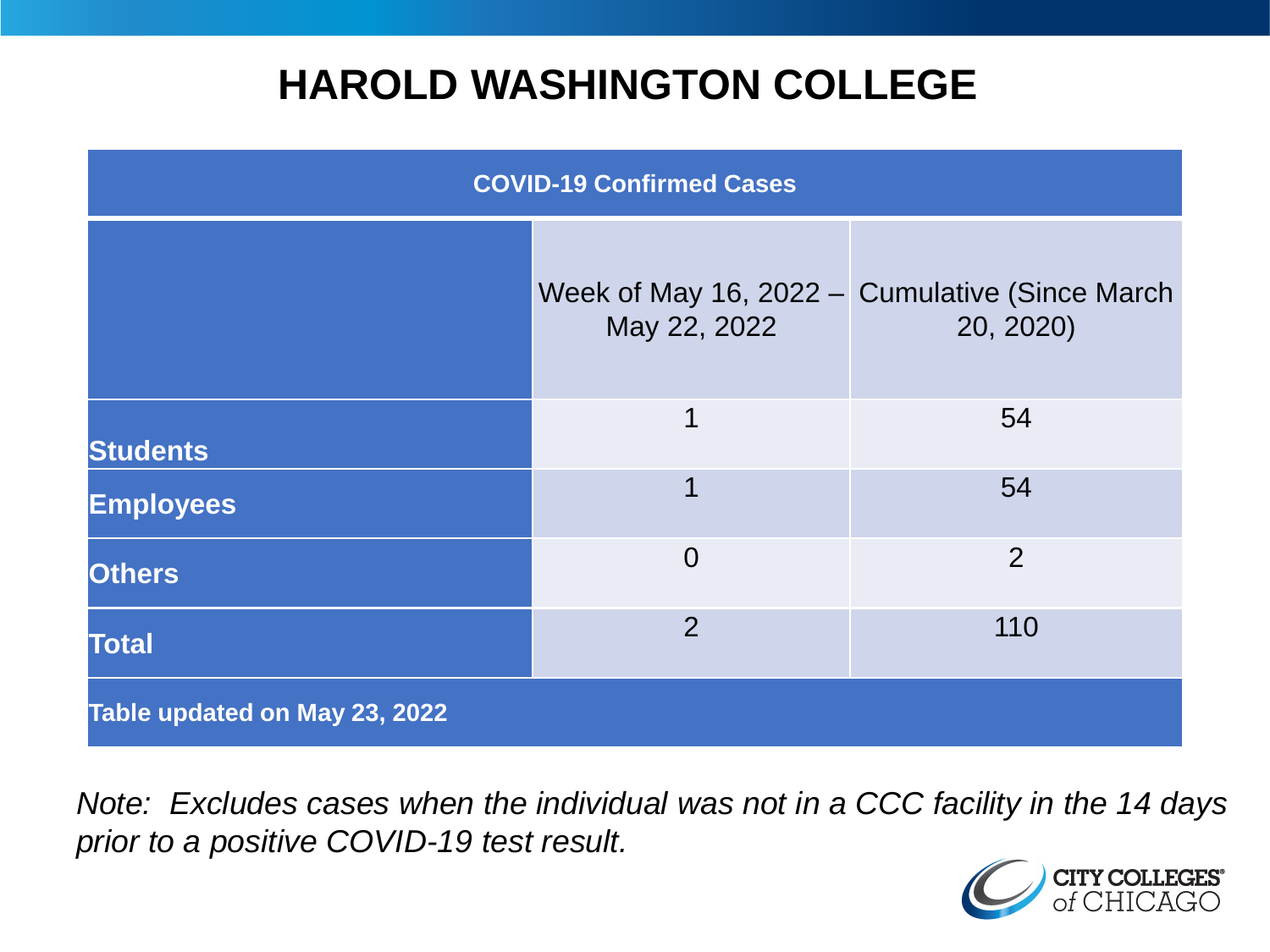### **KENNEDY-KING COLLEGE**

| <b>COVID-19 Confirmed Cases</b> |                |                                                             |
|---------------------------------|----------------|-------------------------------------------------------------|
|                                 | May 22, 2022   | Week of May 16, 2022 – Cumulative (Since March<br>20, 2020) |
| <b>Students</b>                 | $\overline{0}$ | 15                                                          |
| <b>Employees</b>                | 3              | 77                                                          |
| <b>Others</b>                   | $\overline{0}$ | $\overline{2}$                                              |
| <b>Total</b>                    | 3              | 94                                                          |
| Table updated on May 23, 2022   |                |                                                             |

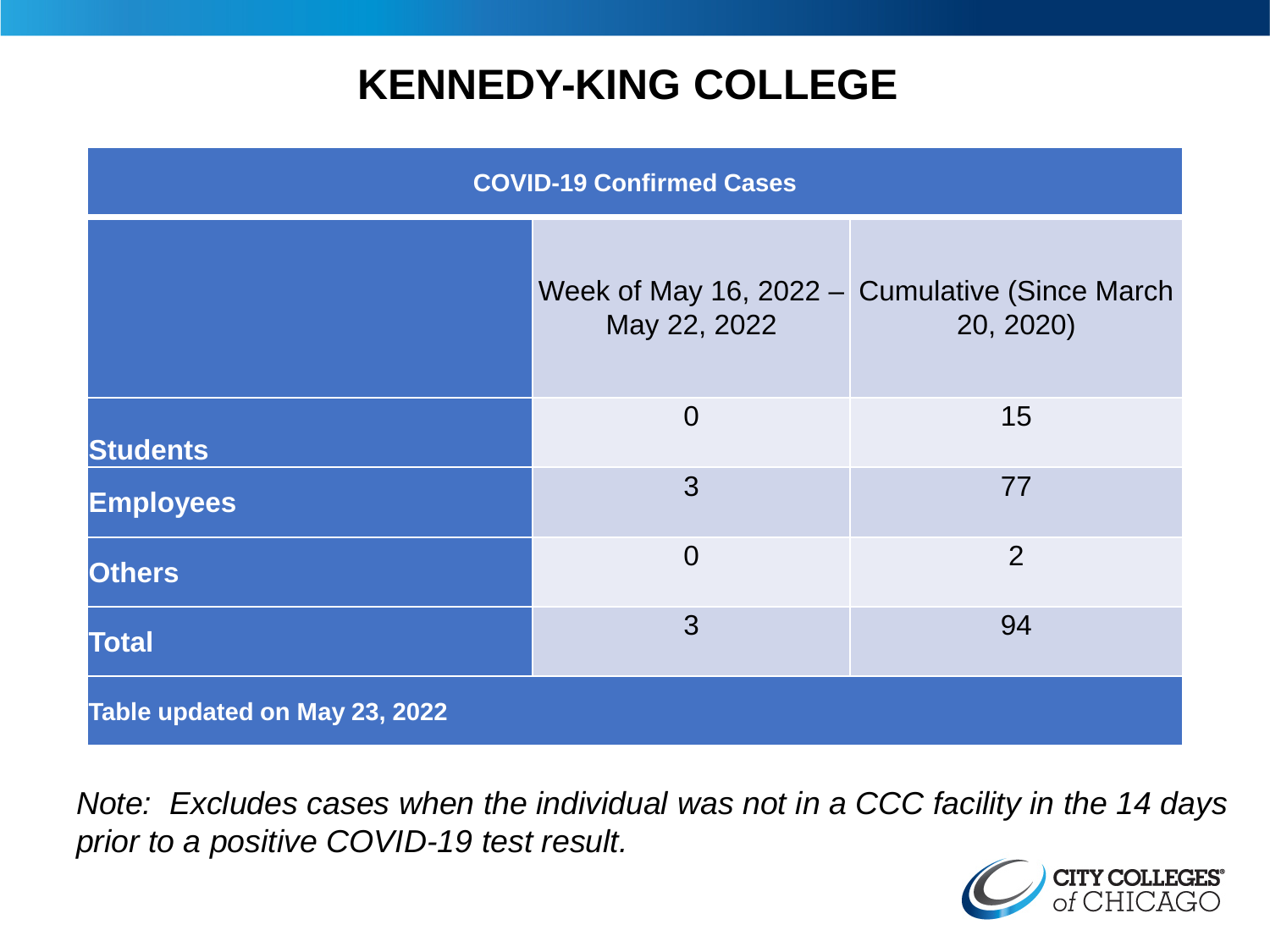## **MALCOLM X COLLEGE**

| <b>COVID-19 Confirmed Cases</b> |                |                                                               |
|---------------------------------|----------------|---------------------------------------------------------------|
|                                 | May 22, 2022   | Week of May 16, 2022 $-$ Cumulative (Since March<br>20, 2020) |
| <b>Students</b>                 | $\mathbf 1$    | 95                                                            |
| <b>Employees</b>                | 3              | 97                                                            |
| <b>Others</b>                   | $\overline{0}$ | 3                                                             |
| <b>Total</b>                    | $\overline{4}$ | 195                                                           |
| Table updated on May 23, 2022   |                |                                                               |

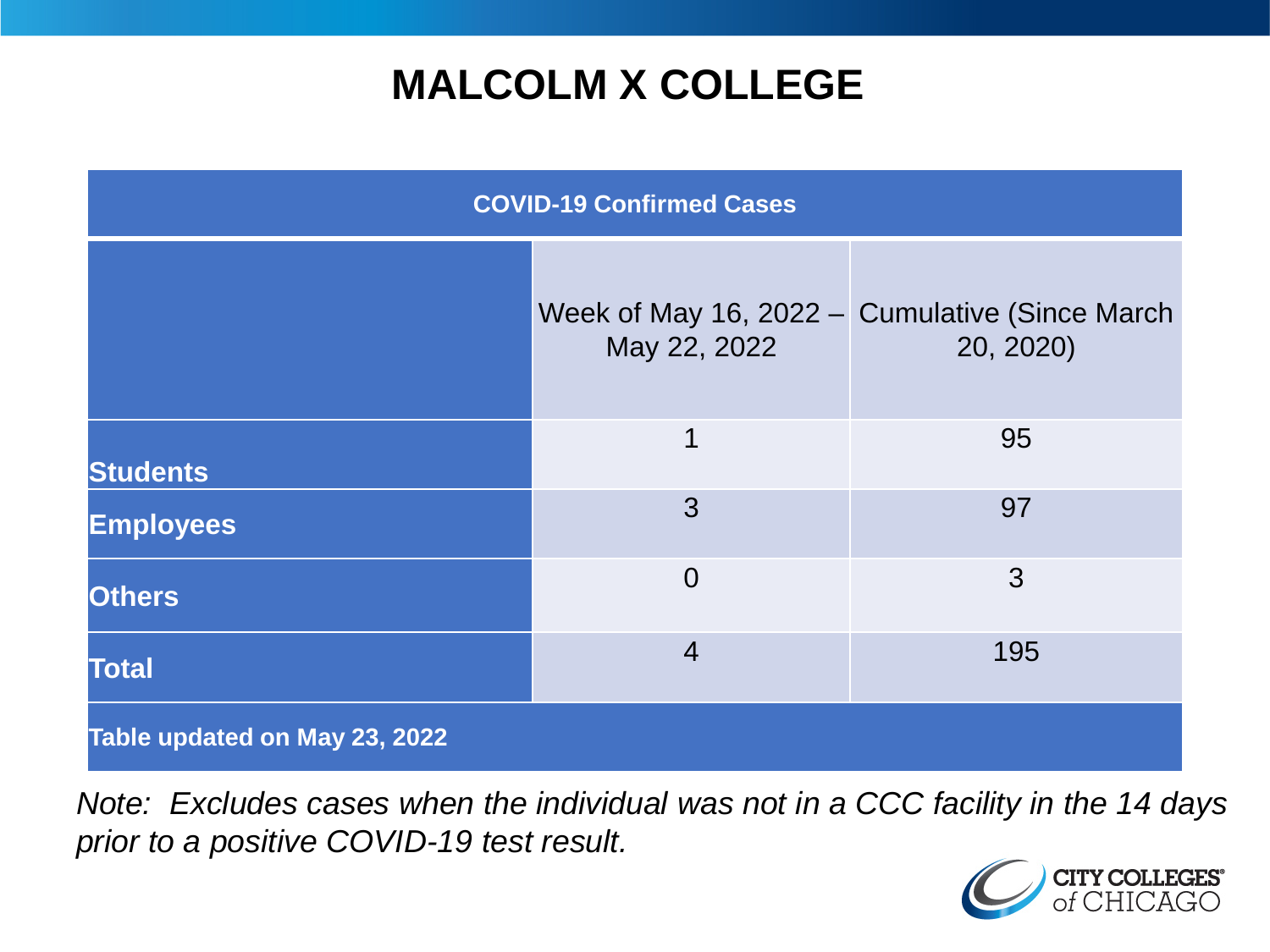# **OLIVE-HARVEY COLLEGE**

| <b>COVID-19 Confirmed Cases</b> |                |                                                             |
|---------------------------------|----------------|-------------------------------------------------------------|
|                                 | May 22, 2022   | Week of May 16, 2022 - Cumulative (Since March<br>20, 2020) |
| <b>Students</b>                 | $\overline{0}$ | 18                                                          |
| <b>Employees</b>                | 2              | 59                                                          |
| <b>Others</b>                   | $\overline{0}$ | 5                                                           |
| <b>Total</b>                    | $\overline{2}$ | 82                                                          |
| Table updated on May 23, 2022   |                |                                                             |

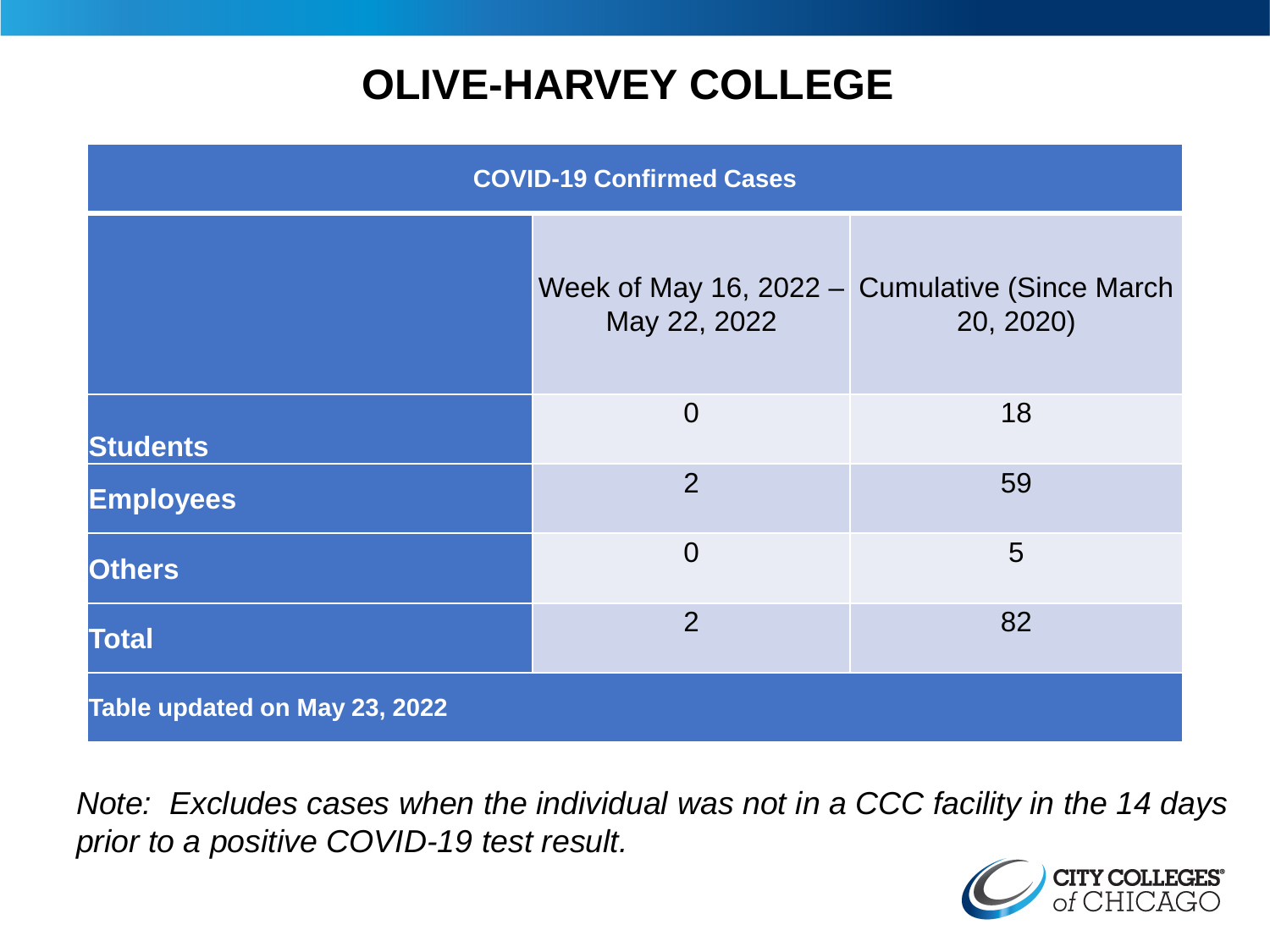### **TRUMAN COLLEGE**

| <b>COVID-19 Confirmed Cases</b> |                |                                                             |
|---------------------------------|----------------|-------------------------------------------------------------|
|                                 | May 22, 2022   | Week of May 16, 2022 – Cumulative (Since March<br>20, 2020) |
| <b>Students</b>                 | $\overline{2}$ | 53                                                          |
| <b>Employees</b>                | 6              | 85                                                          |
| <b>Others</b>                   | $\overline{0}$ | 1                                                           |
| <b>Total</b>                    | 8              | 139                                                         |
| Table updated on May 23, 2022   |                |                                                             |

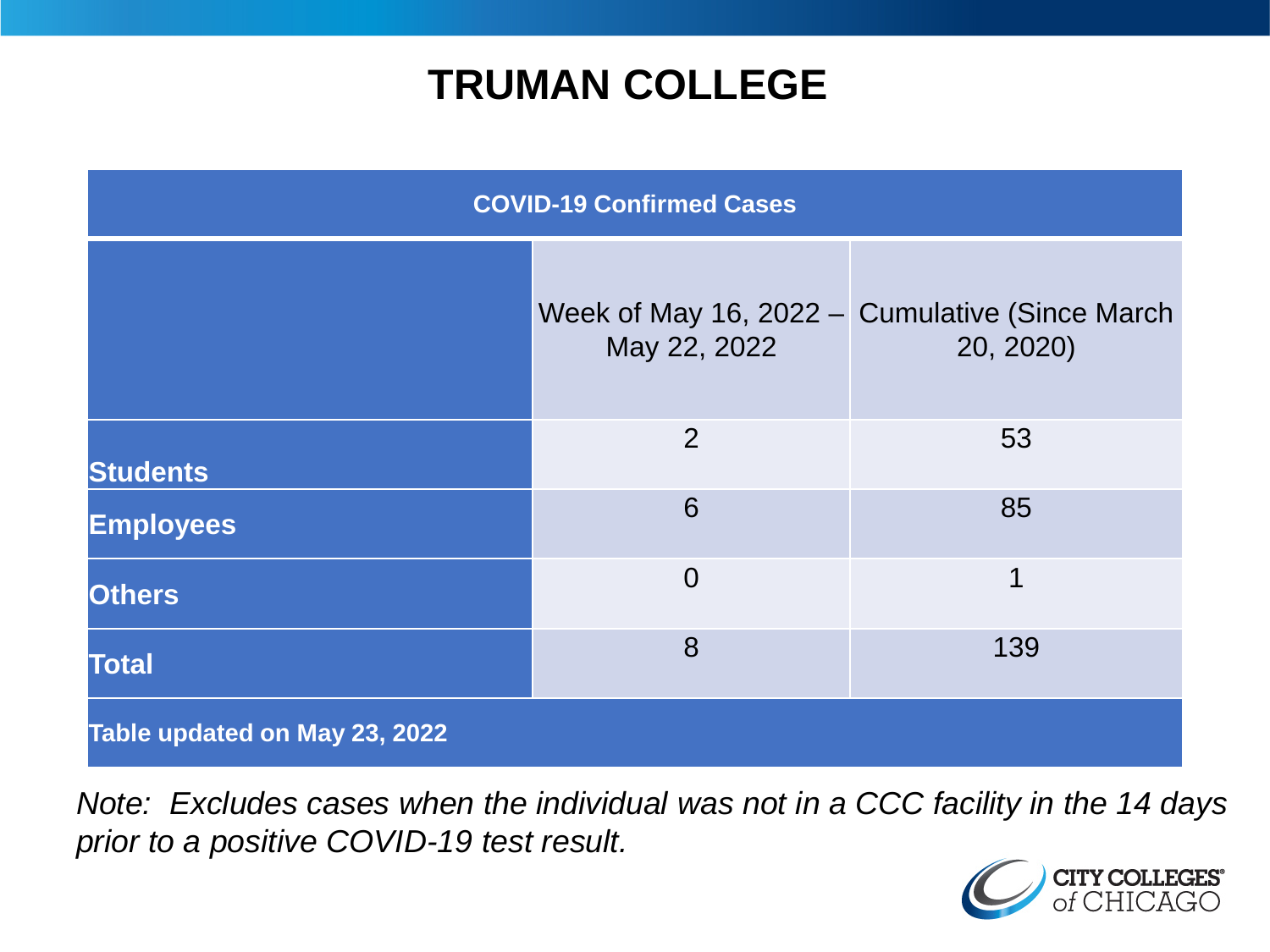### **WRIGHT COLLEGE**

| <b>COVID-19 Confirmed Cases</b> |                |                                                             |
|---------------------------------|----------------|-------------------------------------------------------------|
|                                 | May 22, 2022   | Week of May 16, 2022 - Cumulative (Since March<br>20, 2020) |
| <b>Students</b>                 | $\overline{0}$ | 61                                                          |
| <b>Employees</b>                | 9              | 70                                                          |
| <b>Others</b>                   | $\overline{0}$ | $\overline{2}$                                              |
| <b>Total</b>                    | 9              | 133                                                         |
| Table updated on May 23, 2022   |                |                                                             |

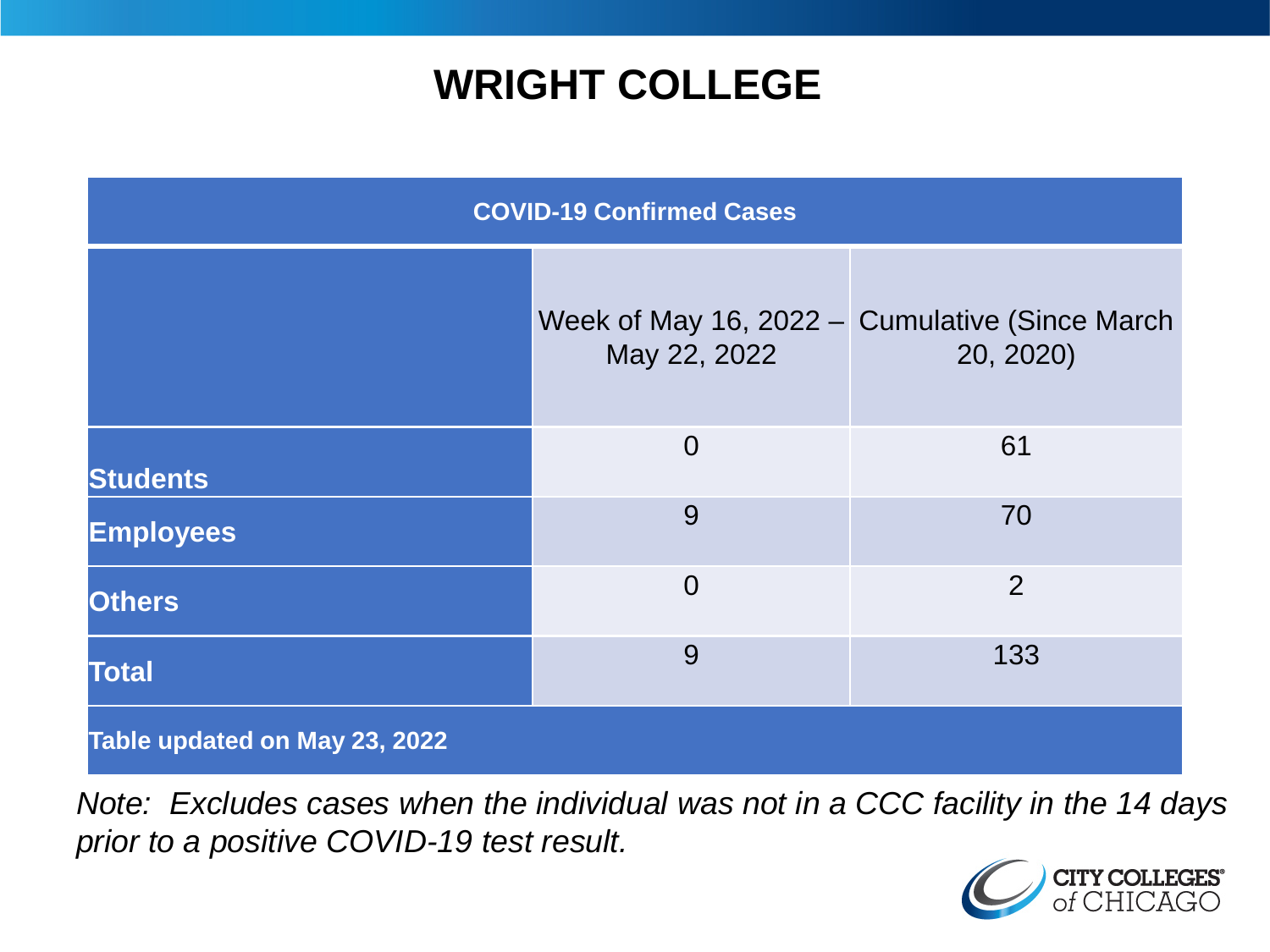#### **180 N. WABASH**

| <b>COVID-19 Confirmed Cases</b> |                |                                                             |
|---------------------------------|----------------|-------------------------------------------------------------|
|                                 | May 22, 2022   | Week of May 16, 2022 - Cumulative (Since March<br>20, 2020) |
| <b>Students</b>                 | $\overline{0}$ | $\overline{0}$                                              |
| <b>Employees</b>                | 1              | 13                                                          |
| <b>Others</b>                   | $\overline{0}$ | $\overline{4}$                                              |
| <b>Total</b>                    | 1              | 17                                                          |
| Table updated on May 23, 2022   |                |                                                             |